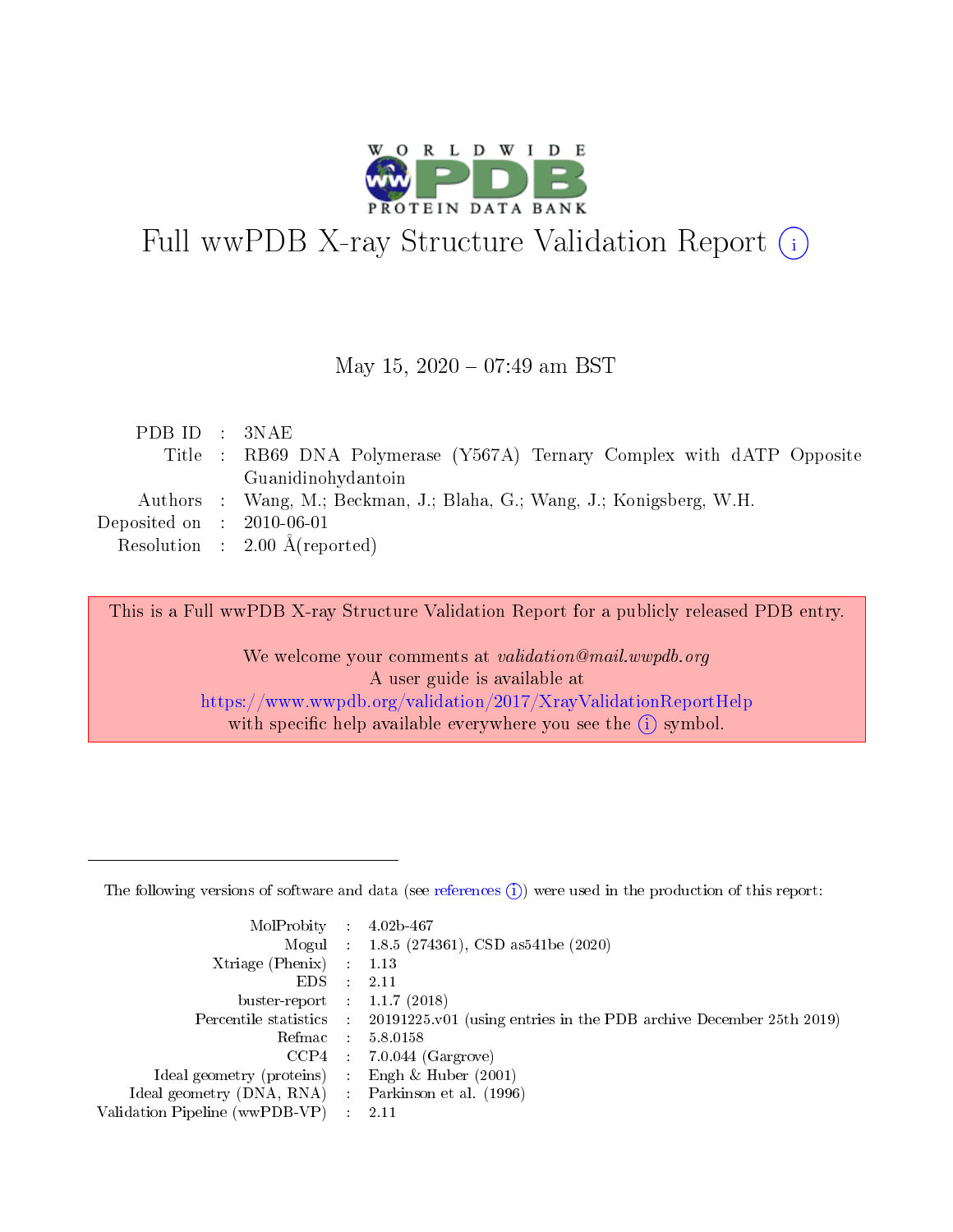# 1 [O](https://www.wwpdb.org/validation/2017/XrayValidationReportHelp#overall_quality)verall quality at a glance  $(i)$

The following experimental techniques were used to determine the structure: X-RAY DIFFRACTION

The reported resolution of this entry is 2.00 Å.

Percentile scores (ranging between 0-100) for global validation metrics of the entry are shown in the following graphic. The table shows the number of entries on which the scores are based.



| Metric                | Whole archive<br>$(\#\text{Entries})$ | Similar resolution<br>$(\#\text{Entries},\, \text{resolution}\; \text{range}(\textup{\AA}))$ |
|-----------------------|---------------------------------------|----------------------------------------------------------------------------------------------|
| $R_{free}$            | 130704                                | $8085(2.00-2.00)$                                                                            |
| Clashscore            | 141614                                | $9178(2.00-2.00)$                                                                            |
| Ramachandran outliers | 138981                                | $9054(2.00-2.00)$                                                                            |
| Sidechain outliers    | 138945                                | $9053(2.00-2.00)$                                                                            |
| RSRZ outliers         | 127900                                | 7900 (2.00-2.00)                                                                             |

The table below summarises the geometric issues observed across the polymeric chains and their fit to the electron density. The red, orange, yellow and green segments on the lower bar indicate the fraction of residues that contain outliers for  $>=3, 2, 1$  and 0 types of geometric quality criteria respectively. A grey segment represents the fraction of residues that are not modelled. The numeric value for each fraction is indicated below the corresponding segment, with a dot representing fractions  $\epsilon=5\%$  The upper red bar (where present) indicates the fraction of residues that have poor fit to the electron density. The numeric value is given above the bar.

| $\bf{Mol}$ |   | $\mid$ Chain $\mid$ Length | Quality of chain |     |     |
|------------|---|----------------------------|------------------|-----|-----|
|            |   | 903                        | 3%<br>93%        |     | 7%  |
|            | ┯ | 18                         | 83%              |     | 17% |
|            |   | 13                         | 54%              | 38% | 8%  |

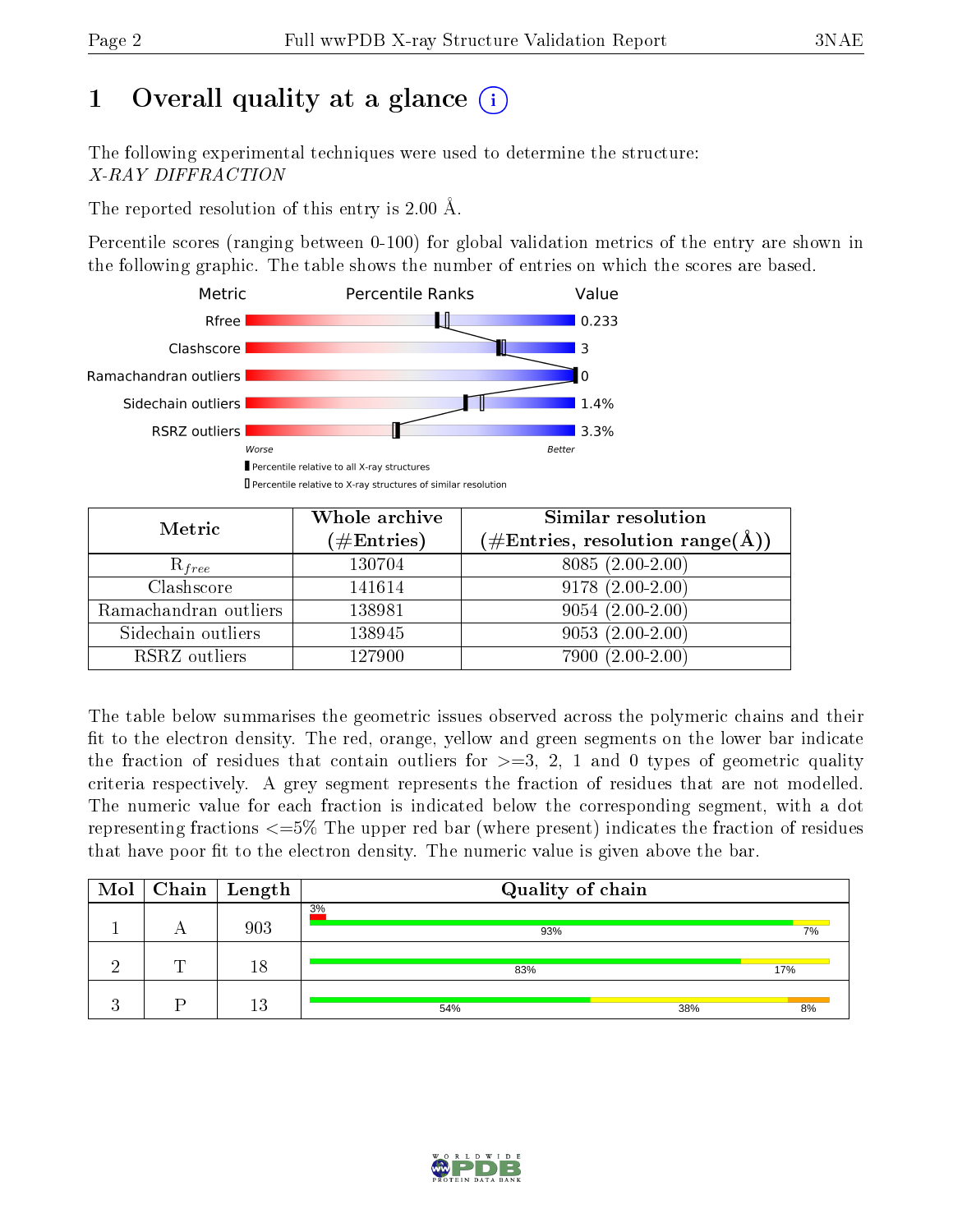# 2 Entry composition  $\left( \cdot \right)$

There are 6 unique types of molecules in this entry. The entry contains 8924 atoms, of which 0 are hydrogens and 0 are deuteriums.

In the tables below, the ZeroOcc column contains the number of atoms modelled with zero occupancy, the AltConf column contains the number of residues with at least one atom in alternate conformation and the Trace column contains the number of residues modelled with at most 2 atoms.

• Molecule 1 is a protein called DNA polymerase.

| Mol | Chain | Residues |               |      | Atoms |      |    | ZeroOcc | AltConf | Trace |
|-----|-------|----------|---------------|------|-------|------|----|---------|---------|-------|
|     |       | 903      | Total<br>7556 | 4863 | 1249  | 1411 | 33 |         | 36      |       |

There are 3 discrepancies between the modelled and reference sequences:

| Chain |     | Residue   Modelled | Actual | Comment                                 | Reference |
|-------|-----|--------------------|--------|-----------------------------------------|-----------|
|       | 222 | A LA               | ASP    | ENGINEERED MUTATION   UNP Q38087        |           |
|       | 327 | ALA                | ASP    | ENGINEERED MUTATION   UNP Q38087        |           |
|       | 567 |                    | TVR    | <b>ENGINEERED MUTATION   UNP Q38087</b> |           |

• Molecule 2 is a DNA chain called DNA  $(5)-D(*TP*CP*AP*(G35)P*GP*TP*AP*AP*GP*GP*)$  $CP^*AP^*GP^*TP^*CP^*CP^*GP^*CP^*GP^*G$ .3').

| Mol | ${\rm Chain}$ | Residues |                    |     | Atoms |         | ZeroOcc | $\mid$ AltConf $\mid$ | $\Gamma$ Trace |
|-----|---------------|----------|--------------------|-----|-------|---------|---------|-----------------------|----------------|
|     |               | 18       | $\rm Total$<br>368 | 174 |       | $106\,$ |         |                       |                |

• Molecule 3 is a DNA chain called DNA (5'-D(\*GP\*CP\*GP\*GP\*AP\*CP\*TP\*GP\*CP\*TP\*  $TP^*AP^*(DOC)$ -3').

| Chain | Residues |               |     | $\rm{Atoms}$ |  | $\text{ZeroOcc} \mid \text{AltConf} \mid \text{Trace}$ |  |
|-------|----------|---------------|-----|--------------|--|--------------------------------------------------------|--|
|       | 13       | l'otal<br>262 | -26 |              |  |                                                        |  |

• Molecule 4 is 2'-DEOXYADENOSINE 5'-TRIPHOSPHATE (three-letter code: DTP) (formula:  $C_{10}H_{16}N_5O_{12}P_3$ .

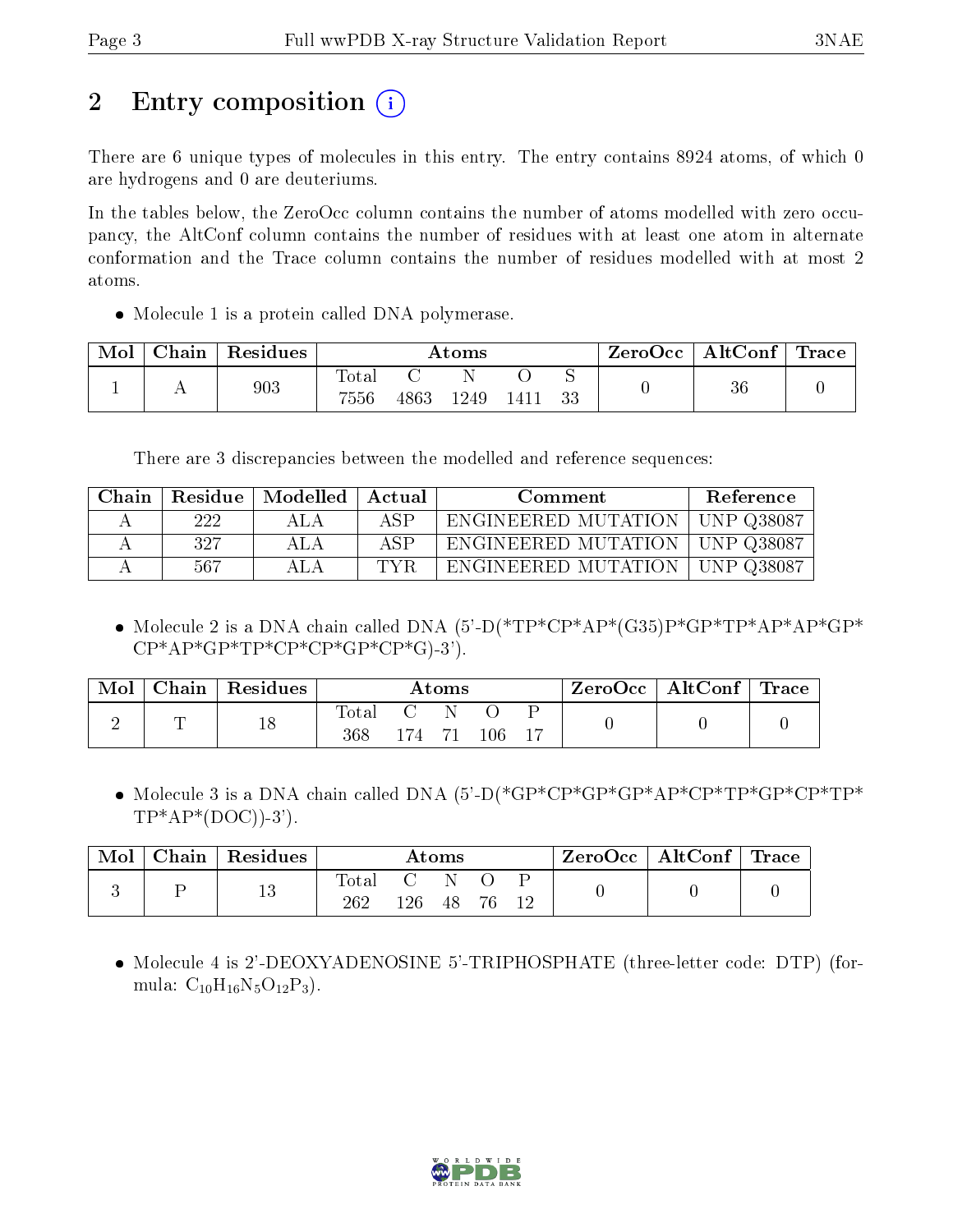

| Mol | Chain   Residues |             | Atoms |  | $ZeroOcc \   \ AltConf \$ |  |
|-----|------------------|-------------|-------|--|---------------------------|--|
|     |                  | Total C N O |       |  |                           |  |
|     |                  |             |       |  |                           |  |

Molecule 5 is CALCIUM ION (three-letter code: CA) (formula: Ca).

|  | $\text{Mol}$   Chain   Residues | Atoms | ZeroOcc   AltConf |
|--|---------------------------------|-------|-------------------|
|  |                                 | Total |                   |

 $\bullet\,$  Molecule 6 is water.

| Mol |   | Chain Residues | Atoms                      | $ZeroOcc \mid AltConf \mid$ |
|-----|---|----------------|----------------------------|-----------------------------|
|     |   | 604            | Total<br>- O<br>604<br>604 |                             |
|     | T | 69             | Total<br>- O<br>69<br>69   |                             |
|     |   | 31             | Total<br>- ()<br>31<br>31  |                             |

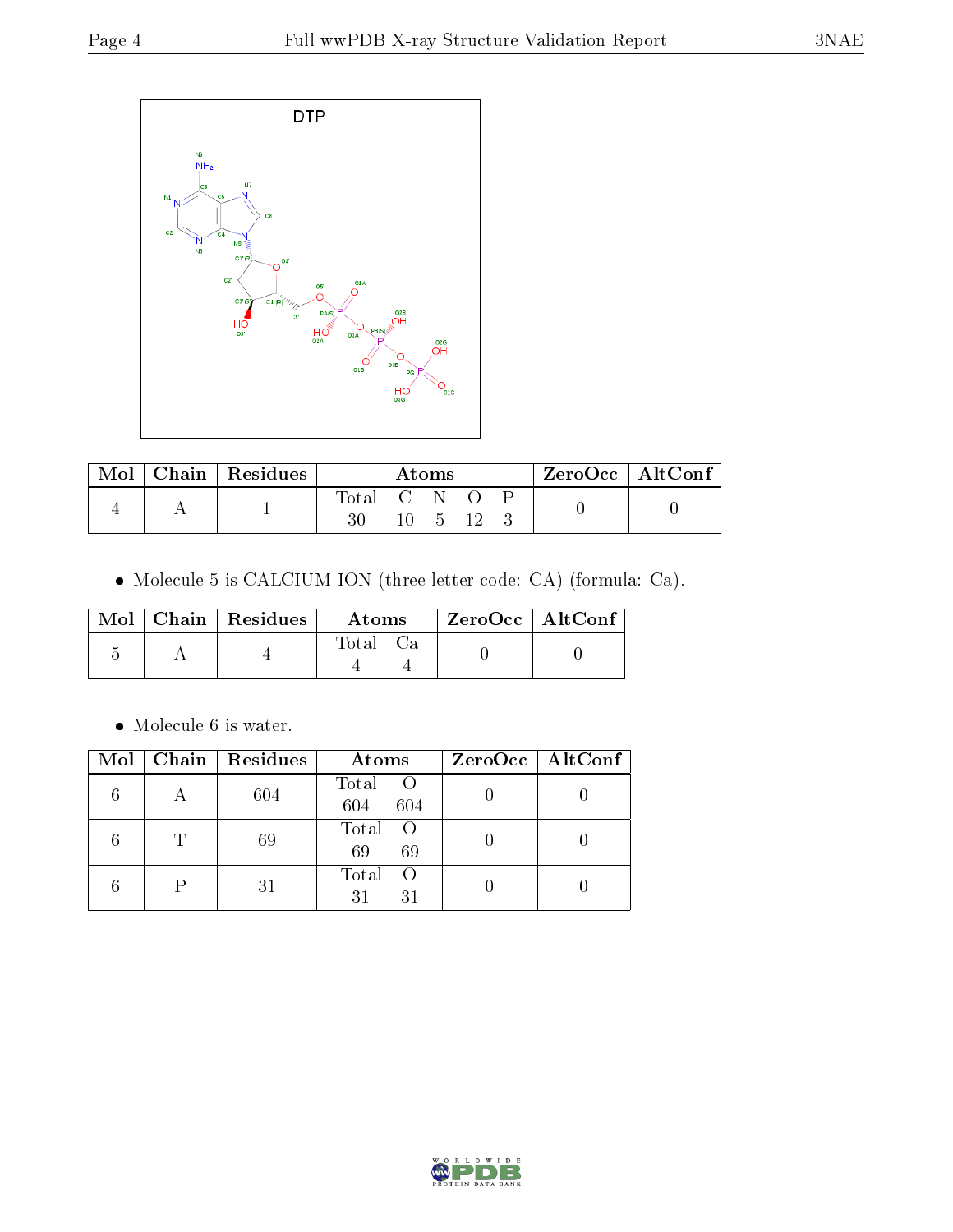## 3 Residue-property plots  $(i)$

These plots are drawn for all protein, RNA and DNA chains in the entry. The first graphic for a chain summarises the proportions of the various outlier classes displayed in the second graphic. The second graphic shows the sequence view annotated by issues in geometry and electron density. Residues are color-coded according to the number of geometric quality criteria for which they contain at least one outlier: green  $= 0$ , yellow  $= 1$ , orange  $= 2$  and red  $= 3$  or more. A red dot above a residue indicates a poor fit to the electron density (RSRZ  $> 2$ ). Stretches of 2 or more consecutive residues without any outlier are shown as a green connector. Residues present in the sample, but not in the model, are shown in grey.



• Molecule 1: DNA polymerase

Chain T: 83%  $17%$ <mark>명 '曼덯리</mark>그  $\frac{8}{15}$ • Molecule 3: DNA  $(5^{\circ}D(*\text{GP}^*\text{CP}^*\text{GP}^*\text{GP}^*\text{CP}^*\text{TP}^*\text{CP}^*\text{CP}^*\text{TP}^*\text{TP}^*\text{TP}^*\text{AP}^*(\text{DOC})-3')$ 



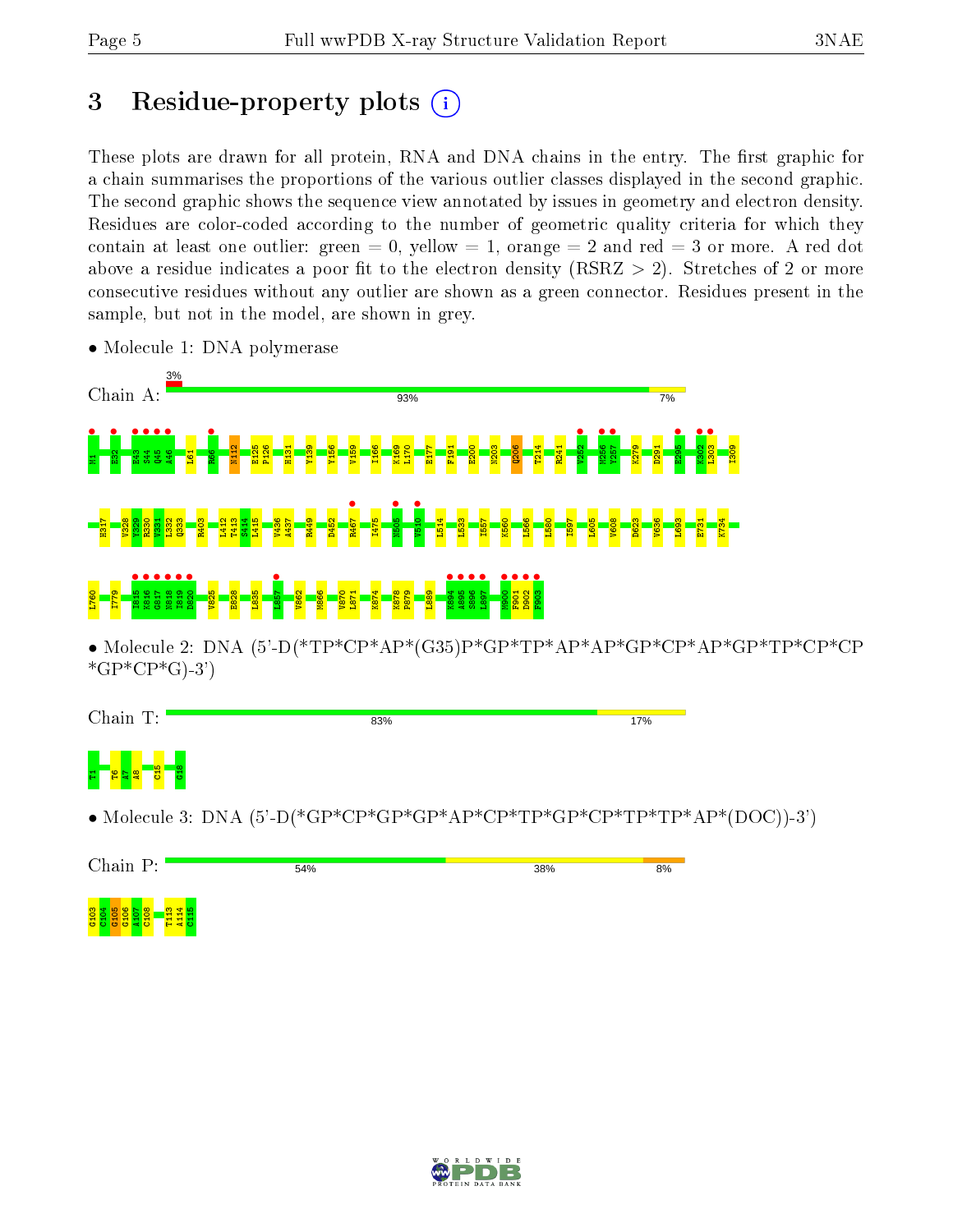# 4 Data and refinement statistics  $(i)$

| Property                                                             | Value                                            | Source     |
|----------------------------------------------------------------------|--------------------------------------------------|------------|
| Space group                                                          | P 21 21 21                                       | Depositor  |
| Cell constants                                                       | 119.78Å 130.73Å<br>$75.01\text{\AA}$             |            |
| a, b, c, $\alpha$ , $\beta$ , $\gamma$                               | $90.00^{\circ}$ $90.00^{\circ}$<br>$90.00^\circ$ | Depositor  |
| Resolution $(A)$                                                     | 35.24<br>2.00<br>$\frac{1}{2}$                   | Depositor  |
|                                                                      | $35.25 - 2.00$                                   | <b>EDS</b> |
| % Data completeness                                                  | $92.0(35.24-2.00)$                               | Depositor  |
| (in resolution range)                                                | $92.0(35.25-2.00)$                               | <b>EDS</b> |
| $R_{merge}$                                                          | 0.08                                             | Depositor  |
| $\mathbf{R}_{sym}$                                                   | (Not available)                                  | Depositor  |
| $\sqrt{I/\sigma}(I) > 1$                                             | $1.70$ (at $2.00\text{\AA}$ )                    | Xtriage    |
| Refinement program                                                   | REFMAC 5.5.0102                                  | Depositor  |
|                                                                      | 0.194<br>0.231<br>Й,                             | Depositor  |
| $R, R_{free}$                                                        | 0.195<br>0.233<br>$\mathbf{r}$                   | DCC        |
| $R_{free}$ test set                                                  | 3673 reflections $(5.00\%)$                      | wwPDB-VP   |
| Wilson B-factor $(A^2)$                                              | 24.9                                             | Xtriage    |
| Anisotropy                                                           | 0.042                                            | Xtriage    |
| Bulk solvent $k_{sol}(e/\mathring{A}^3)$ , $B_{sol}(\mathring{A}^2)$ | $0.35$ , $45.9$                                  | <b>EDS</b> |
| L-test for twinning <sup>2</sup>                                     | $< L >$ = 0.50, $< L^2 >$ = 0.33                 | Xtriage    |
| Estimated twinning fraction                                          | No twinning to report.                           | Xtriage    |
| $F_o, F_c$ correlation                                               | 0.95                                             | <b>EDS</b> |
| Total number of atoms                                                | 8924                                             | wwPDB-VP   |
| Average B, all atoms $(A^2)$                                         | 27.0                                             | wwPDB-VP   |

Xtriage's analysis on translational NCS is as follows: The largest off-origin peak in the Patterson function is  $3.37\%$  of the height of the origin peak. No significant pseudotranslation is detected.

<sup>&</sup>lt;sup>2</sup>Theoretical values of  $\langle |L| \rangle$ ,  $\langle L^2 \rangle$  for acentric reflections are 0.5, 0.333 respectively for untwinned datasets, and 0.375, 0.2 for perfectly twinned datasets.



<span id="page-5-1"></span><span id="page-5-0"></span><sup>1</sup> Intensities estimated from amplitudes.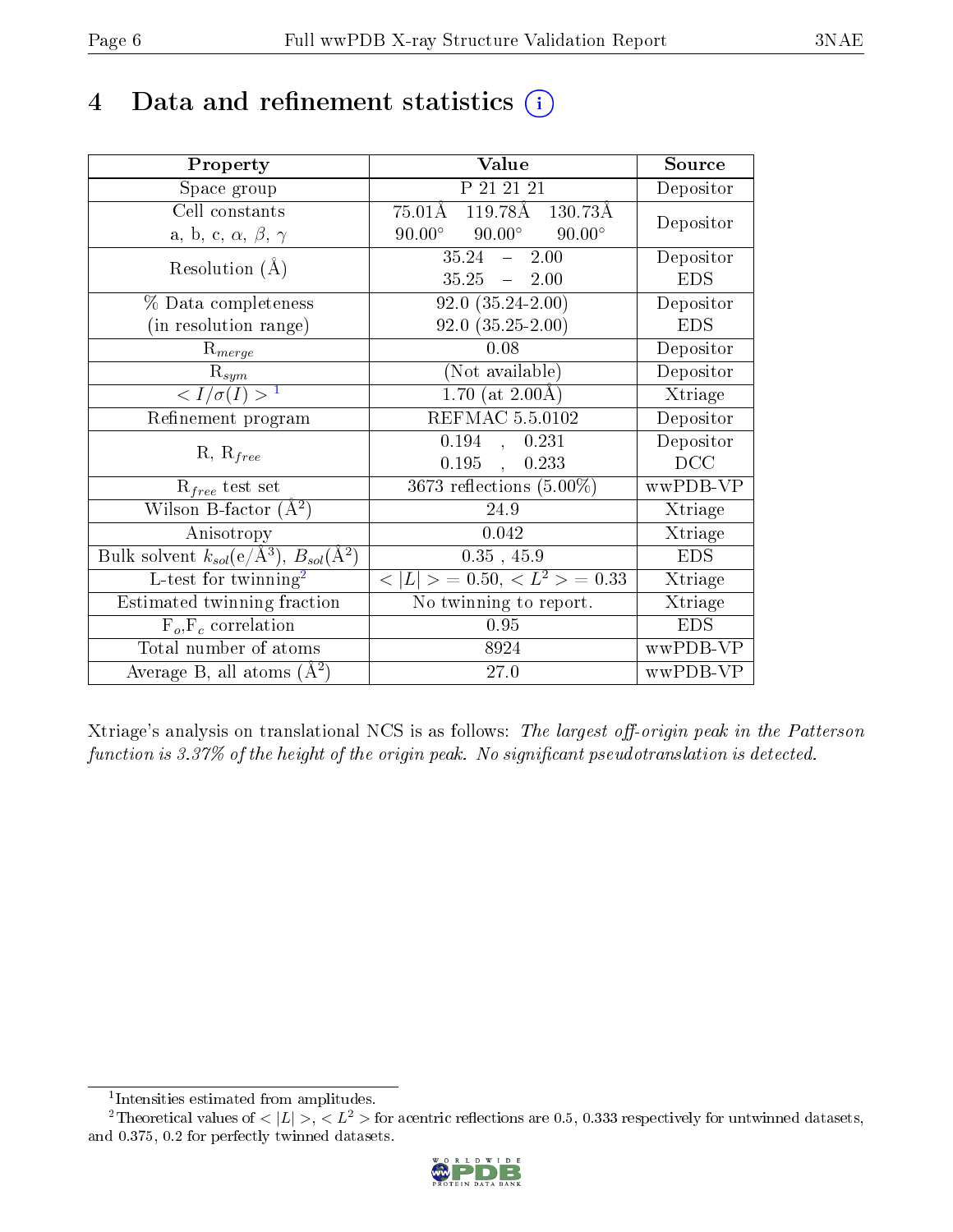# 5 Model quality  $(i)$

### 5.1 Standard geometry  $(i)$

Bond lengths and bond angles in the following residue types are not validated in this section: DOC, CA, DTP, G35

The Z score for a bond length (or angle) is the number of standard deviations the observed value is removed from the expected value. A bond length (or angle) with  $|Z| > 5$  is considered an outlier worth inspection. RMSZ is the root-mean-square of all Z scores of the bond lengths (or angles).

| Mol | Chain |      | Bond lengths | Bond angles |                    |  |
|-----|-------|------|--------------|-------------|--------------------|--|
|     |       | RMSZ | $\# Z  > 5$  | RMSZ        | # $ Z >5$          |  |
|     |       | 0.37 | 0/7842       | 0.48        | 0/10598            |  |
|     |       | 0.67 | 0/387        | 1.23        | $3/593$ $(0.5\%)$  |  |
| 3   |       | 0.69 | 0/273        | 1.42        | $(1.2\%)$<br>5/420 |  |
| АĦ  | АH    | 0.40 | 0/8502       | 0.60        |                    |  |

There are no bond length outliers.

All (8) bond angle outliers are listed below:

| Mol            | Chain | Res | <b>Type</b> | Atoms                 | Z       | Observed $\binom{o}{c}$ | Ideal(°) |
|----------------|-------|-----|-------------|-----------------------|---------|-------------------------|----------|
| $\overline{2}$ | Т     | 8   | DА          | $O4'$ -C1'-N9         | 8.53    | 113.97                  | 108.00   |
| 3              | P     | 105 | DG          | $P-O3'-C3'$           | 7.16    | 128.29                  | 119.70   |
| 3              | P     | 103 | DG          | $O4'$ -C1'-N9         | 6.65    | 112.66                  | 108.00   |
| 3              | P     | 108 | DC          | $O4'$ -C1'-N1         | 6.19    | 112.33                  | 108.00   |
| $\overline{2}$ | T     | 15  | DC          | $O4'$ -C1'-N1         | 5.98    | 112.19                  | 108.00   |
| 3              | P     | 108 | DC          | $O4'$ -C4'-C3'        | $-5.65$ | 102.24                  | 104.50   |
| $\overline{2}$ | T     | 6   | DT          | $C4-C5-C7$            | 5.33    | 122.20                  | 119.00   |
| 3              | P     | 108 | DС          | $C1'$ - $O4'$ - $C4'$ | $-5.23$ | 104.87                  | 110.10   |

There are no chirality outliers.

There are no planarity outliers.

### $5.2$  Too-close contacts  $(i)$

In the following table, the Non-H and H(model) columns list the number of non-hydrogen atoms and hydrogen atoms in the chain respectively. The H(added) column lists the number of hydrogen atoms added and optimized by MolProbity. The Clashes column lists the number of clashes within the asymmetric unit, whereas Symm-Clashes lists symmetry related clashes.

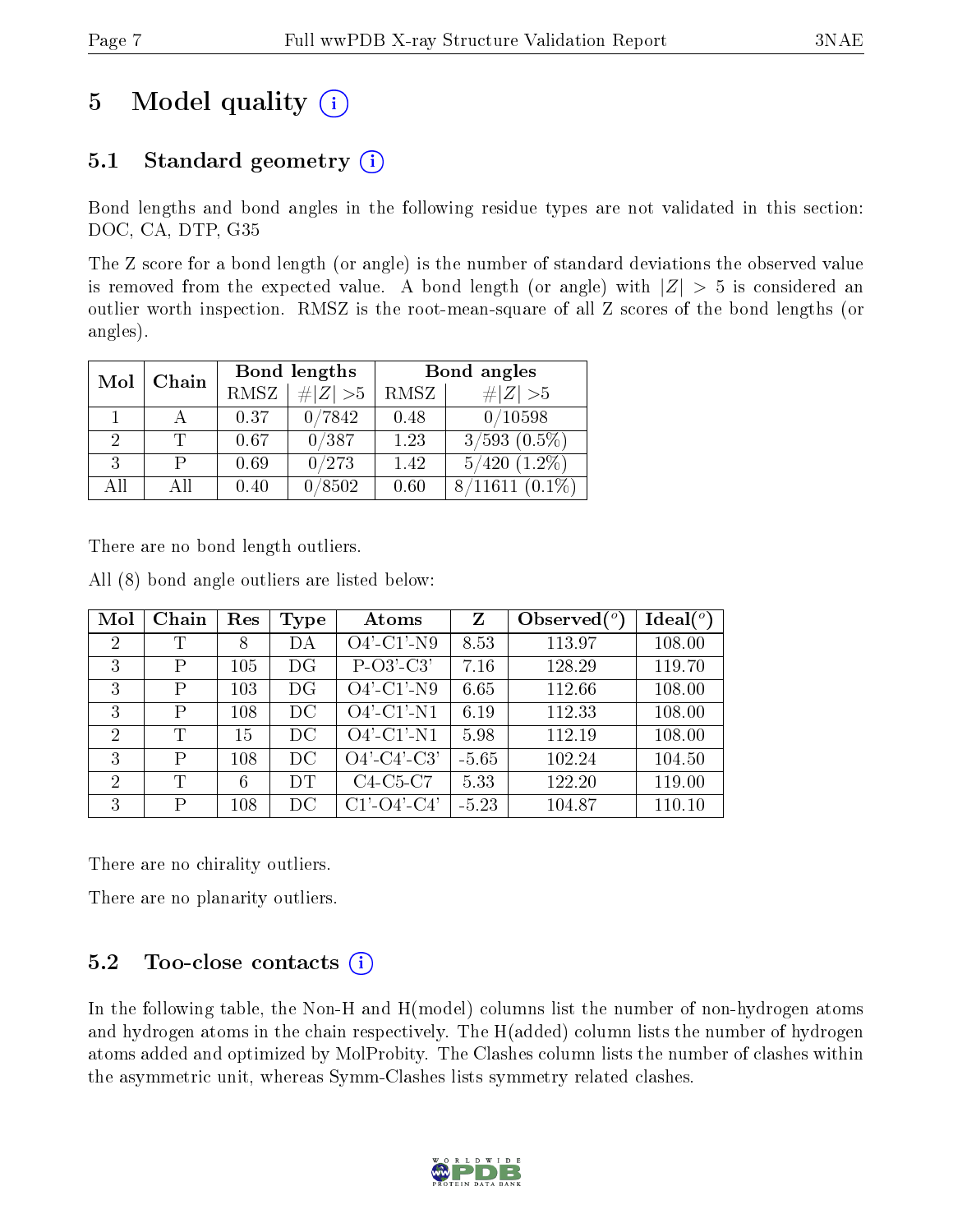| Mol |   |      | Chain   Non-H   $H (model)$ | H(added) |    | $Clashes$   Symm-Clashes |
|-----|---|------|-----------------------------|----------|----|--------------------------|
|     |   | 7556 |                             | 7534     | 46 |                          |
| റ   | T | 368  |                             | 204      |    |                          |
| 3   | D | 262  |                             | 148      |    |                          |
|     |   | 30   |                             | 12       |    |                          |
| 5   |   |      |                             |          |    |                          |
| 6   |   | 604  |                             |          |    |                          |
| հ   | D | 31   |                             |          |    |                          |
|     | ጥ | 69   |                             |          |    |                          |
|     |   | 8924 |                             | 7898     | 49 |                          |

The all-atom clashscore is defined as the number of clashes found per 1000 atoms (including hydrogen atoms). The all-atom clashscore for this structure is 3.

All (49) close contacts within the same asymmetric unit are listed below, sorted by their clash magnitude.

| Atom-1              | Atom-2               | Interatomic       | Clash             |  |
|---------------------|----------------------|-------------------|-------------------|--|
|                     |                      | distance $(A)$    | overlap $(A)$     |  |
| $1:$ A:415:LEU:HD22 | 1:A:623:ASP:HB3      | 1.60              | 0.82              |  |
| 1:A:303[A]:LEU:CD2  | 1:A:330[A]:ARG:NH1   | 2.50              | 0.74              |  |
| 1:A:303[A]:LEU:HD22 | 1:A:330[A]:ARG:NH1   | 2.06              | 0.70              |  |
| 1:A:330[B]:ARG:HH11 | 1: A: 333: GLN: HE22 | 1.39              | 0.68              |  |
| 1:A:303[A]:LEU:CD2  | 1:A:330[A].ARG:CZ    | 2.73              | 0.66              |  |
| 1:A:291[B]:ASP:OD2  | 1:A:303[B]:LEU:CD1   | 2.43              | 0.66              |  |
| 1:A:303[A]:LEU:HD21 | 1:A:330[A]:ARG:CZ    | 2.28              | 0.63              |  |
| 1:A:170[B]:LEU:HA   | 1: A:177: GLU: HG3   | 1.81              | 0.62              |  |
| 1:A:112[B]:ASN:ND2  | 1:A:328:VAL:HG13     | $\overline{2.17}$ | 0.59              |  |
| 1:A:170[A]:LEU:HA   | 1:A:177:GLU:HG3      | 1.85              | 0.58              |  |
| 1:A:191:PHE:HE2     | 1:A:200[B]:GLU:HG3   | 1.67              | 0.57              |  |
| 1:A:415:LEU:HD22    | 1:A:623:ASP:CB       | 2.34              | 0.53              |  |
| 1:A:112[A]:ASN:HB3  | 1: A:214:THR:HG23    | 1.90              | 0.52              |  |
| 1:A:731:GLU:HA      | 1: A:734: LYS: HD3   | 1.89              | 0.52              |  |
| 1:A:303[A]:LEU:HD22 | 1:A:330[A]:ARG:CZ    | 2.39              | $\overline{0.52}$ |  |
| 1:A:303[B]:LEU:CD1  | 1:A:303[B]:LEU:H     | 2.23              | 0.51              |  |
| 1:A:206[A]:GLN:NE2  | 1:A:241:ARG:HE       | 2.08              | 0.51              |  |
| 1: A:825: VAL:HB    | 1: A:828: GLU:HG3    | $1.92\,$          | 0.51              |  |
| 1:A:291[B]:ASP:OD2  | 1:A:303[B]:LEU:HD13  | 2.11              | 0.50              |  |
| 1:A:166:ILE:HA      | 1:A:169:LYS:HD3      | 1.92              | 0.50              |  |
| 1: A:878: LYS: HB3  | 1:A:879:PRO:HD3      | 1.93              | 0.49              |  |
| 1:A:206[A]:GLN:HE22 | 1:A:241:ARG:HE       | 1.60              | 0.49              |  |
| 1:A:112[A]:ASN:HD21 | 1:A:332:LEU:HD21     | 1.79              | 0.48              |  |
| 1: A:449: ARG: NH1  | 1:A:452:ASP:OD1      | 2.48              | 0.47              |  |
| 1:A:862:VAL:O       | 1: A:866: MET:HG3    | 2.15              | 0.47              |  |
| 1:A:415:LEU:CD2     | 1: A:623:ASP:HB3     | 2.39              | 0.47              |  |

Continued on next page...

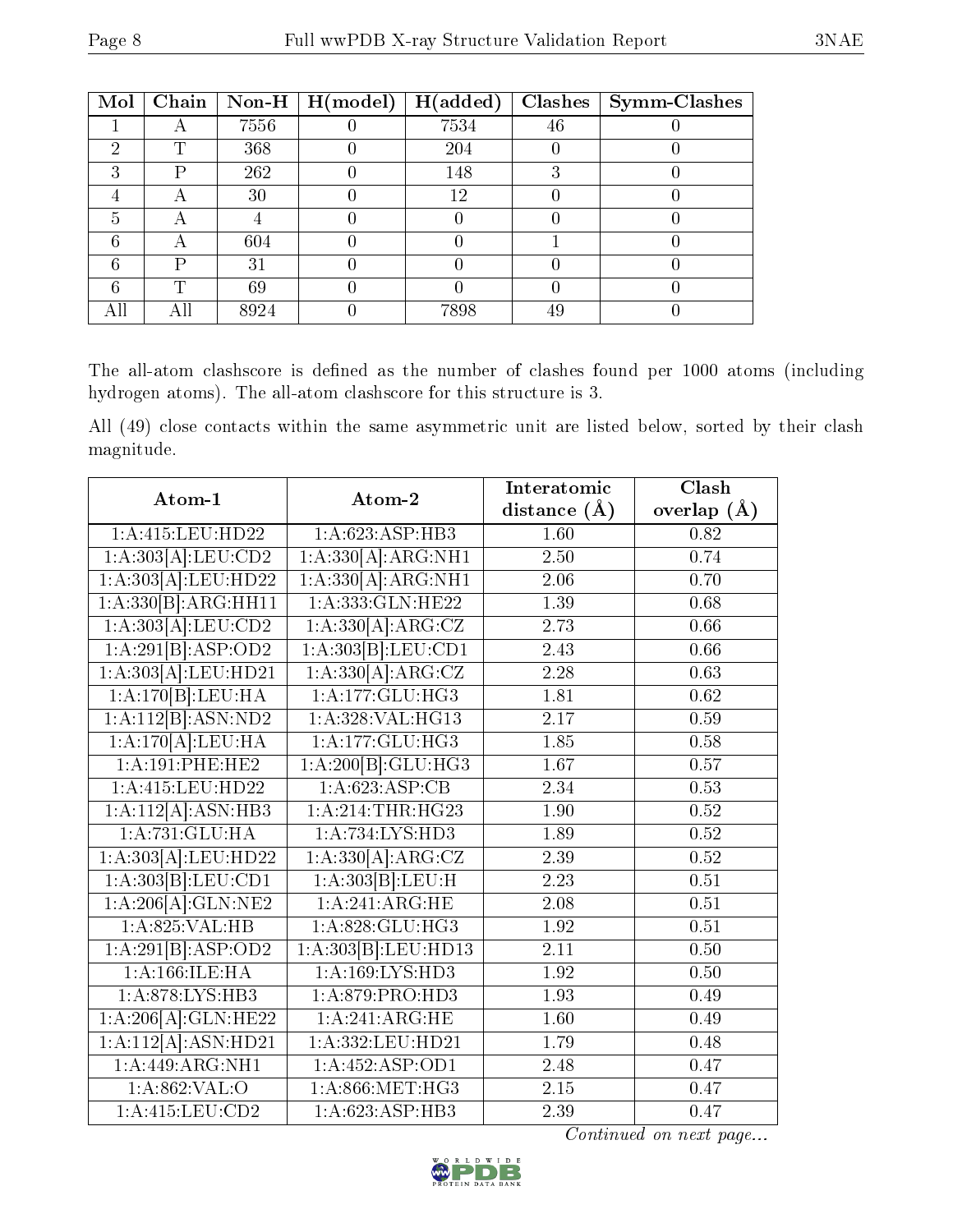| Atom-1                               | Atom-2              | Interatomic    | Clash         |  |
|--------------------------------------|---------------------|----------------|---------------|--|
|                                      |                     | distance $(A)$ | overlap $(A)$ |  |
| 1:A:112[A]:ASN:HD22                  | 1:A:139:TYR:HB3     | 1.80           | 0.46          |  |
| 1:A:203:ASN:ND2                      | 1:A:241:ARG:HH22    | 2.14           | 0.45          |  |
| 1:A:291[B]:ASP:OD2                   | 1:A:303[B]:LEU:HD12 | 2.15           | 0.45          |  |
| 1: A:605:LEU:HA                      | 1: A:608: VAL:HG22  | 1.97           | 0.45          |  |
| 1:A:475:ILE:HD12                     | 1:A:566:LEU:HD23    | 1.97           | 0.45          |  |
| 3:P:105:DG:H2"                       | 3:P:106:DG:C8       | 2.51           | 0.45          |  |
| 1: A:870: VAL:HG13                   | 1: A:874: LYS: HD3  | 1.99           | 0.44          |  |
| 1:A:436[B]:VAL:H <sub>G12</sub>      | 1:A:437:ALA:O       | 2.17           | 0.44          |  |
| 1:A:779:ILE:HB                       | 1:A:871:LEU:HD21    | 2.00           | 0.43          |  |
| 1:A:131:HIS:HD2                      | 1: A: 156: TYR: OH  | 2.02           | 0.43          |  |
| 1:A:200[B]:GLU:HG2                   | 6:A:1077:HOH:O      | 2.18           | 0.43          |  |
| 3:P:113:DT:H2"                       | 3:P:114:DA:H5'      | 2.00           | 0.43          |  |
| 1:A:901:PHE:HB3                      | 1:A:902:ASP:H       | 1.66           | 0.43          |  |
| 3:P:105:DG:H2"                       | 3:P:106:DG:H8       | 1.83           | 0.43          |  |
| 1:A:597:ILE:HA                       | 1:A:597:ILE:HD12    | 1.93           | 0.43          |  |
| 1:A:403:ARG:NH2                      | 1:A:889[A]:LEU:HG   | 2.34           | 0.42          |  |
| 1: A:191:PHE:CE2                     | 1:A:200[B]:GLU:HG3  | 2.52           | 0.42          |  |
| $1:A:159:\overline{\text{VAL:HG21}}$ | 1: A:317: HIS: CD2  | 2.54           | 0.42          |  |
| 1: A: 125: GLU: HA                   | 1: A:126: PRO:HD2   | 1.94           | 0.41          |  |
| 1:A:514:LEU:HD13                     | 1:A:533:LEU:HD11    | 2.02           | 0.41          |  |
| 1:A:557[A]:ILE:HD12                  | 1:A:560:LYS:HD3     | 2.03           | 0.40          |  |
| 1:A:412:LEU:HD13                     | 1:A:415:LEU:HD13    | 2.03           | 0.40          |  |

Continued from previous page...

There are no symmetry-related clashes.

### 5.3 Torsion angles (i)

#### 5.3.1 Protein backbone (i)

In the following table, the Percentiles column shows the percent Ramachandran outliers of the chain as a percentile score with respect to all X-ray entries followed by that with respect to entries of similar resolution.

The Analysed column shows the number of residues for which the backbone conformation was analysed, and the total number of residues.

| Mol   Chain | Analysed                                        |  | $\perp$ Favoured   Allowed   Outliers   Percentiles |  |
|-------------|-------------------------------------------------|--|-----------------------------------------------------|--|
|             | $938/903$ $(104\%)$   915 $(98\%)$   23 $(2\%)$ |  | $\vert$ 100 100 $\vert$                             |  |

There are no Ramachandran outliers to report.

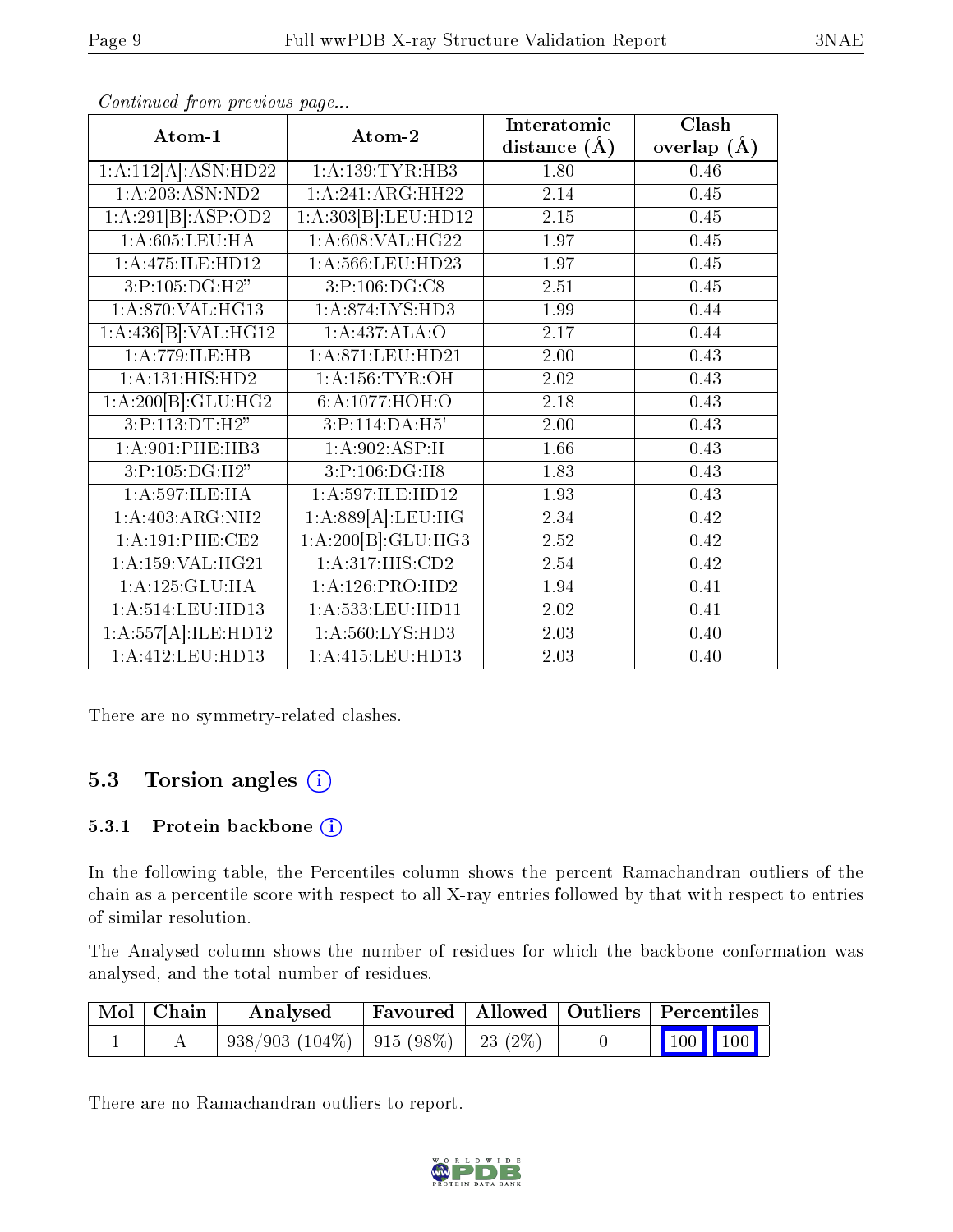#### 5.3.2 Protein sidechains  $(i)$

In the following table, the Percentiles column shows the percent sidechain outliers of the chain as a percentile score with respect to all X-ray entries followed by that with respect to entries of similar resolution.

The Analysed column shows the number of residues for which the sidechain conformation was analysed, and the total number of residues.

| Mol   Chain | Analysed                                    |  | Rotameric   Outliers   Percentiles |  |
|-------------|---------------------------------------------|--|------------------------------------|--|
|             | $836/799 (105\%)$   $822 (98\%)$   14 (2\%) |  | 65<br>60                           |  |

All (14) residues with a non-rotameric sidechain are listed below:

| Mol            | Chain              | Res                | <b>Type</b>               |
|----------------|--------------------|--------------------|---------------------------|
| $\overline{1}$ | A                  | 61                 | LEU                       |
| $\mathbf{1}$   | $\overline{A}$     | 112[A]             | $\overline{\mathrm{ASN}}$ |
| $\mathbf{1}$   | $\bf{A}$           | 112 B              | <b>ASN</b>                |
| $\mathbf{1}$   | $\overline{A}$     | 206[A]             | GLN                       |
| $\overline{1}$ | $\overline{A}$     | 206 B              | GLN                       |
| $\mathbf{1}$   | $\overline{A}$     | 279                | <b>LYS</b>                |
| $\mathbf{1}$   | $\overline{A}$     | 309                | ILE                       |
| 1              | $\overline{A}$     | 467                | ARG                       |
| $\overline{1}$ | $\bf{A}$           | 580[A]             | LEU                       |
| $\mathbf{1}$   | $\overline{\rm A}$ | 580 <sub>[B]</sub> | LEU                       |
| $\overline{1}$ | $\overline{A}$     | 636                | <b>VAL</b>                |
| 1              | $\overline{\rm A}$ | 693                | LEU                       |
| 1              | $\mathbf{A}$       | 760                | LEU                       |
| 1              | А                  | 835                | LEU                       |

Some sidechains can be flipped to improve hydrogen bonding and reduce clashes. All (8) such sidechains are listed below:

| Mol | Chain        | Res | Type       |
|-----|--------------|-----|------------|
|     | А            | 45  | <b>GLN</b> |
| 1   | А            | 131 | <b>HIS</b> |
| 1   | А            | 203 | <b>ASN</b> |
| 1   | $\mathbf{A}$ | 333 | <b>GLN</b> |
| 1   | А            | 339 | <b>GLN</b> |
|     | А            | 546 | <b>GLN</b> |
|     |              | 761 | <b>GLN</b> |
|     |              | 773 | <b>GLN</b> |

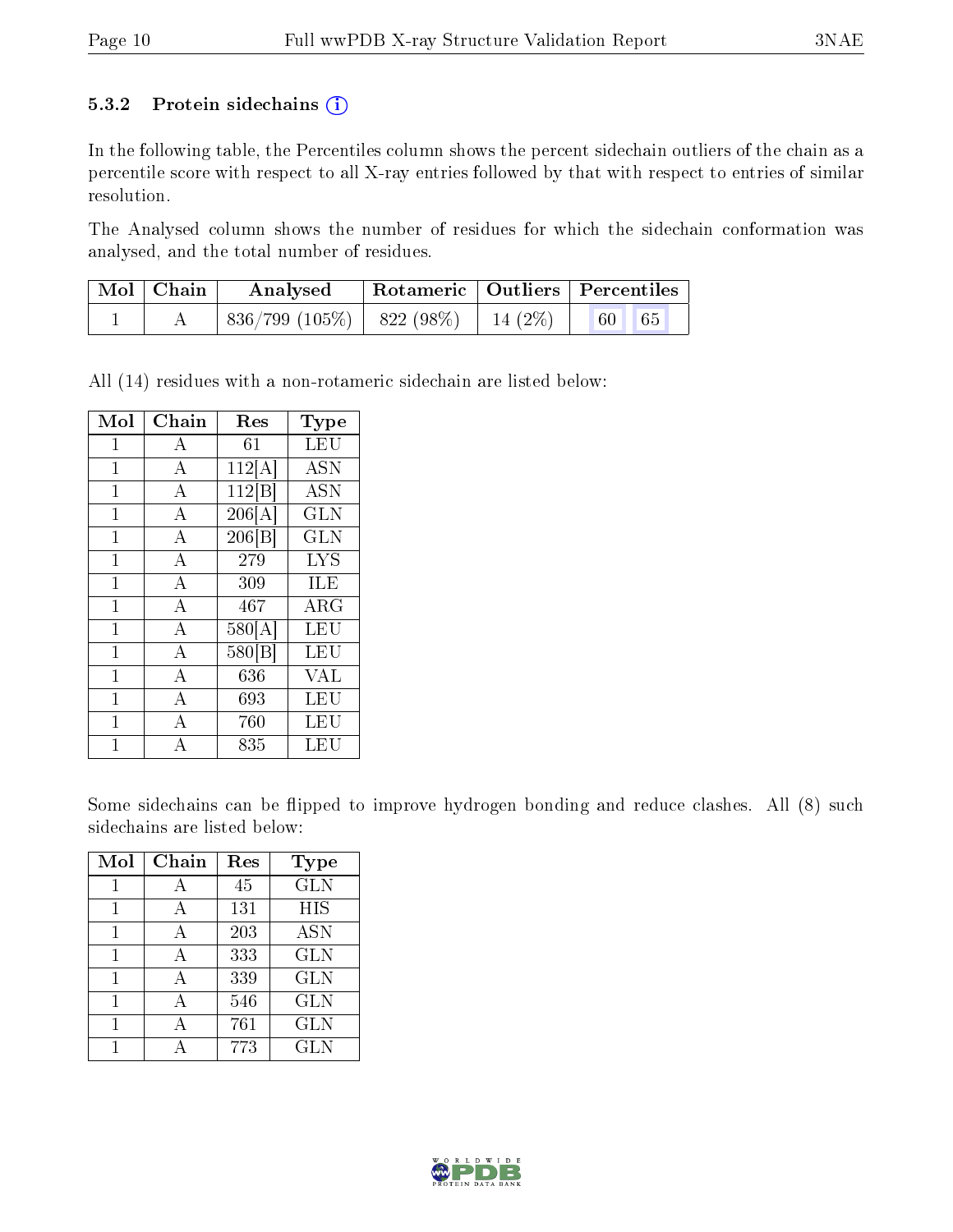#### $5.3.3$  RNA  $(i)$

There are no RNA molecules in this entry.

### 5.4 Non-standard residues in protein, DNA, RNA chains (i)

2 non-standard protein/DNA/RNA residues are modelled in this entry.

In the following table, the Counts columns list the number of bonds (or angles) for which Mogul statistics could be retrieved, the number of bonds (or angles) that are observed in the model and the number of bonds (or angles) that are defined in the Chemical Component Dictionary. The Link column lists molecule types, if any, to which the group is linked. The Z score for a bond length (or angle) is the number of standard deviations the observed value is removed from the expected value. A bond length (or angle) with  $|Z| > 2$  is considered an outlier worth inspection. RMSZ is the root-mean-square of all Z scores of the bond lengths (or angles).

| Mol |      | $\mid$ Chain $\mid$ Res |     | Link |            | Bond lengths |             |          | Bond angles |                     |
|-----|------|-------------------------|-----|------|------------|--------------|-------------|----------|-------------|---------------------|
|     | Type |                         |     |      | Counts     | RMSZ         | # $ Z  > 2$ | Counts   | RMSZ        | H  Z                |
|     | DOC  |                         | 115 | 3.2  | 14, 19, 20 | 0.64         |             | 13,26,29 | 1.62        | (15%)<br>$\sqrt{2}$ |
|     | G35  |                         | 4   |      | 18, 23, 24 | 3.30         | 5(27%)      | 20,33,36 | 4.08        | $(6 (30\%)$         |

In the following table, the Chirals column lists the number of chiral outliers, the number of chiral centers analysed, the number of these observed in the model and the number defined in the Chemical Component Dictionary. Similar counts are reported in the Torsion and Rings columns. '-' means no outliers of that kind were identified.

| Mol |     |  | $\vert$ Type $\vert$ Chain $\vert$ Res $\vert$ Link $\vert$ Chirals $\vert$ | <b>Torsions</b>          | Rings |
|-----|-----|--|-----------------------------------------------------------------------------|--------------------------|-------|
|     | DOC |  | <b>Contract</b>                                                             | $0/4/18/19$   $0/2/2/2$  |       |
|     | G35 |  | $\sim$                                                                      | $1/10/41/42$   $0/2/2/2$ |       |

All (5) bond length outliers are listed below:

| Mol | Chain | $\operatorname{Res}$ | <b>Type</b> | $\boldsymbol{\mathrm{Atoms}}$ | Z       | Observed $(A)$ | Ideal(A |
|-----|-------|----------------------|-------------|-------------------------------|---------|----------------|---------|
| റ   |       |                      | G35         | $O5-C5$                       | 12.05   | 1.47           | 1.23    |
| ച   |       |                      | G35         | $C1'$ -N9                     | 3.51    | 1.50           | 1.45    |
| ച   |       |                      | G35         | $C2-N3$                       | $-3.12$ | 1.27           | 1.33    |
| ച   |       |                      | G35         | $O8-C8$                       | 3.08    | 1.28           | 1.23    |
|     |       |                      | G35         | C8-N9                         | $-2.45$ | 1.33           | 1.37    |

All (8) bond angle outliers are listed below:

| Mol | Chain | $\vert$ Res $\vert$ Type | Atoms      |         | Observed $(°)$ | Ideal $(°)$ |
|-----|-------|--------------------------|------------|---------|----------------|-------------|
|     |       | G35                      | $C4-C5-N7$ | 13.30   | 123.18         | $106.88\,$  |
|     |       | G35                      | $C5-C4-N9$ | $-8.74$ | 90.66          | 102.28      |

Continued on next page...

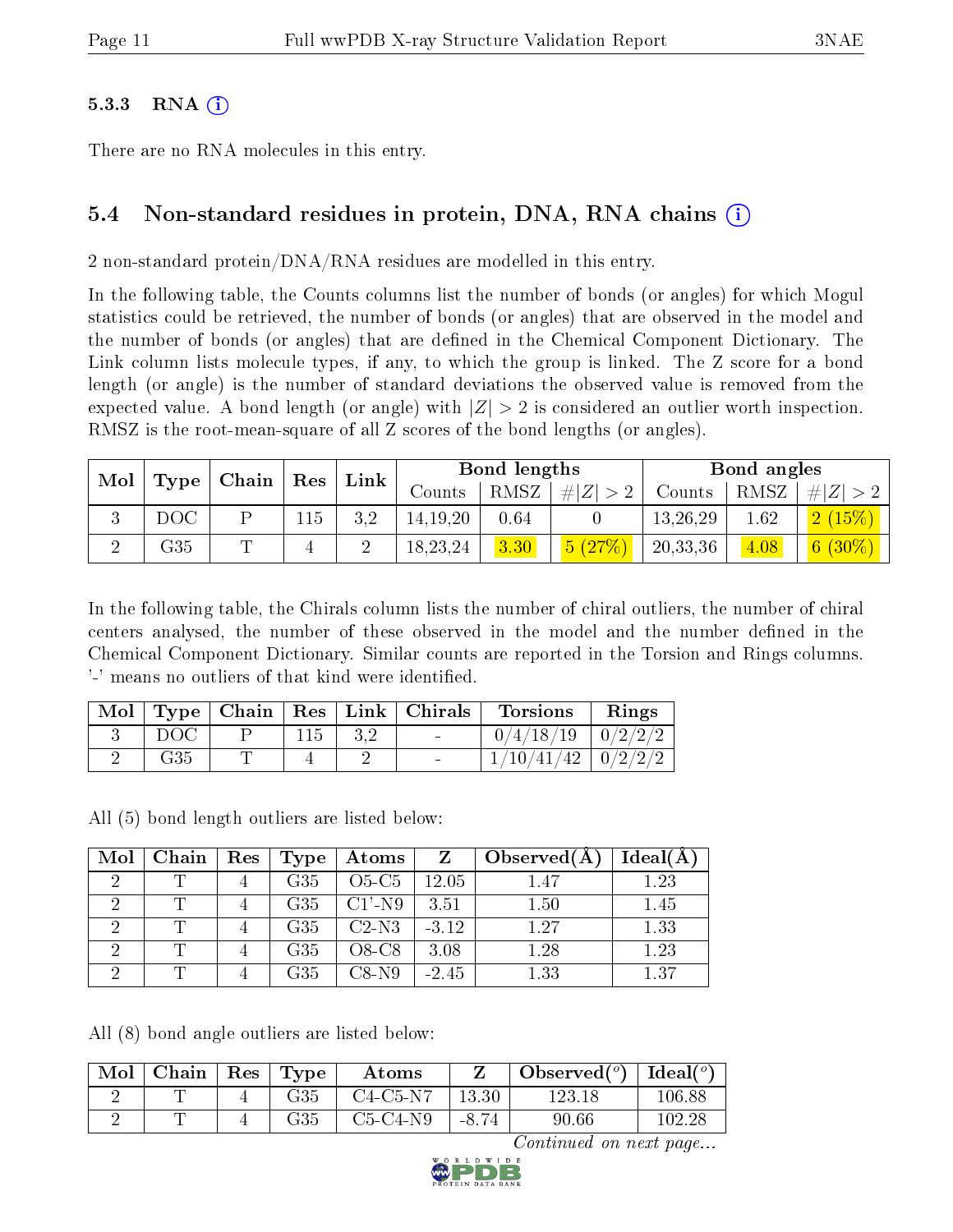| Mol            | Chain        | Res            | Type | Atoms             | Z       | Observed $(°)$ | Ideal $(°)$ |
|----------------|--------------|----------------|------|-------------------|---------|----------------|-------------|
| 2              | Τ            | $\overline{4}$ | G35  | $O5-C5-N7$        | $-5.89$ | 117.81         | 124.94      |
| 3              | P            | 115            | DOC  | $C2-N3-C4$        | 4.21    | 120.61         | 116.34      |
| $\overline{2}$ | Т            |                | G35  | $C2'$ - $C1'$ -N9 | $-4.16$ | 109.96         | 115.59      |
| $\overline{2}$ | Т            |                | G35  | $O4'$ -C1'-N9     | 3.83    | 113.19         | 108.65      |
| 3              | $\mathbf{P}$ | 115            | DOC. | $C3'-C2'-C1'$     | 2.85    | 106.08         | 102.78      |
| 2              | Т            |                | G35  | $C5-C4-N3$        | $-2.06$ | 108.38         | 112.76      |

Continued from previous page...

There are no chirality outliers.

All (1) torsion outliers are listed below:

| $\pm$ Mol $\pm$ Chain $\pm$ Res $\pm$ Type $\pm$ |     | Atoms             |
|--------------------------------------------------|-----|-------------------|
|                                                  | 635 | + O4'-C1'-N9-C4 + |

There are no ring outliers.

No monomer is involved in short contacts.

#### 5.5 Carbohydrates (i)

There are no carbohydrates in this entry.

#### 5.6 Ligand geometry (i)

Of 5 ligands modelled in this entry, 4 are monoatomic - leaving 1 for Mogul analysis.

In the following table, the Counts columns list the number of bonds (or angles) for which Mogul statistics could be retrieved, the number of bonds (or angles) that are observed in the model and the number of bonds (or angles) that are dened in the Chemical Component Dictionary. The Link column lists molecule types, if any, to which the group is linked. The Z score for a bond length (or angle) is the number of standard deviations the observed value is removed from the expected value. A bond length (or angle) with  $|Z| > 2$  is considered an outlier worth inspection. RMSZ is the root-mean-square of all Z scores of the bond lengths (or angles).

| $\bf{Mol}_\parallel$ |     |  |     | $\mid$ Type $\mid$ Chain $\mid$ Res $\mid$ Link $\mid$ | Bond lengths |      |                    | Bond angles   |      |         |
|----------------------|-----|--|-----|--------------------------------------------------------|--------------|------|--------------------|---------------|------|---------|
|                      |     |  |     |                                                        | Counts       |      | RMSZ   $\# Z  > 2$ | Counts   RMSZ |      | $\# Z $ |
|                      | ntd |  | 904 |                                                        | 26,32,32     | 0.93 | $1(3\%)$           | 30,50,50      | 1.33 | (4(13%) |

In the following table, the Chirals column lists the number of chiral outliers, the number of chiral centers analysed, the number of these observed in the model and the number defined in the Chemical Component Dictionary. Similar counts are reported in the Torsion and Rings columns. '-' means no outliers of that kind were identified.

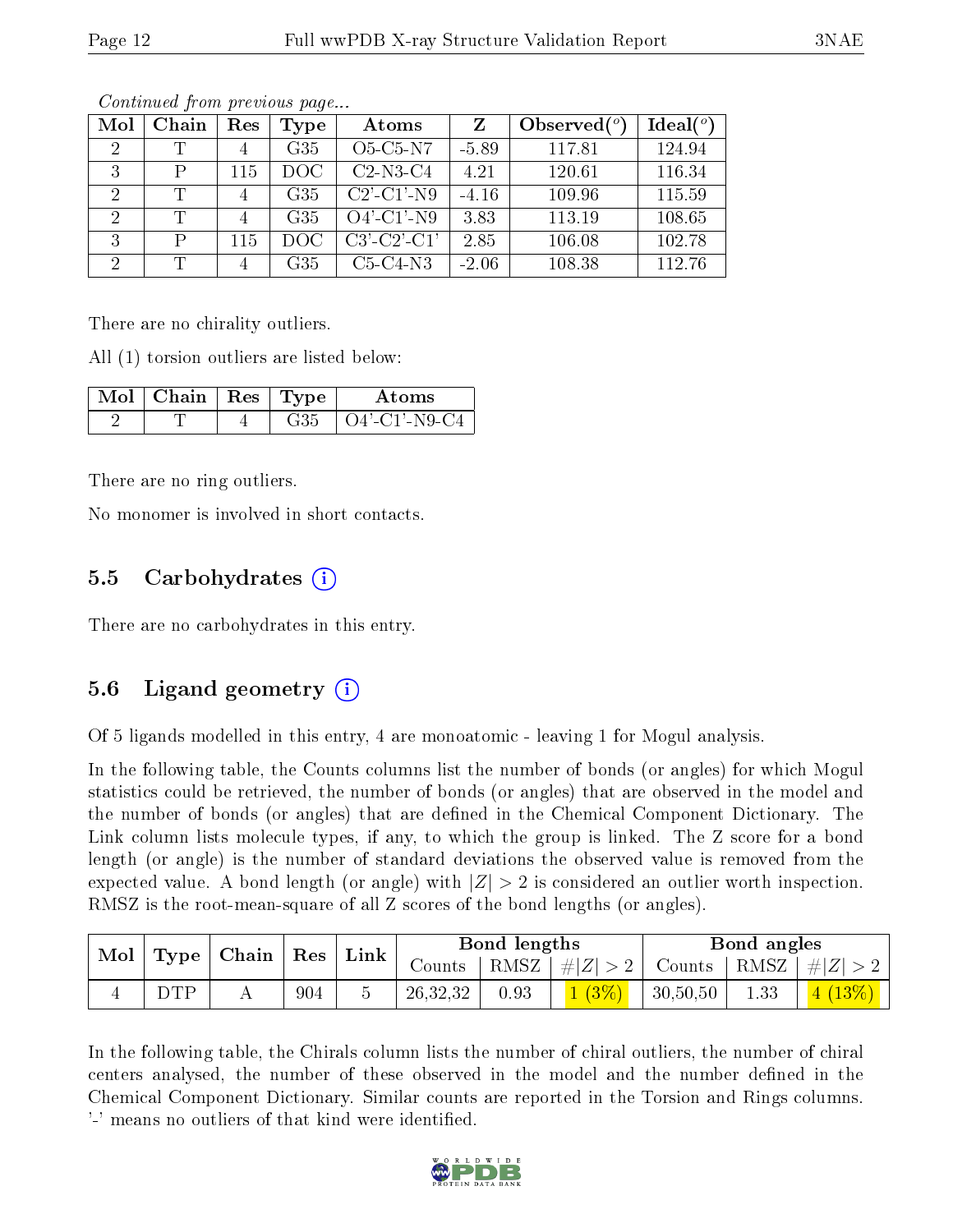|       |     |  | $\perp$ Mol $\mid$ Type $\mid$ Chain $\mid$ Res $\mid$ Link $\mid$ Chirals $\mid$ Torsions | $\parallel$ Rings |
|-------|-----|--|--------------------------------------------------------------------------------------------|-------------------|
| ∣ DTP | 904 |  | $\left\lceil \frac{4/18/34/34}{4} \right\rceil \frac{0}{3/3/3}$                            |                   |

All (1) bond length outliers are listed below:

|  |  |                                  | $\boxed{\text{ Mol }   \text{ Chain }   \text{ Res }   \text{ Type }   \text{ Atoms }   \text{ Z }   \text{ Observed}(\AA)  \text{ Ideal}(\AA)  }$ |      |
|--|--|----------------------------------|----------------------------------------------------------------------------------------------------------------------------------------------------|------|
|  |  | $\vert$ 904   DTP   C5-C4   2.72 | 1.48                                                                                                                                               | 1.40 |

All (4) bond angle outliers are listed below:

| Mol | Chain | Res | <b>Type</b> | Atoms                |         | Observed $(°)$ | Ideal (°) |
|-----|-------|-----|-------------|----------------------|---------|----------------|-----------|
|     |       | 904 | DTP         | $N3$ -C2- $N1$       | $-3.49$ | 123.22         | 128.68    |
|     |       | 904 | DTP         | $C2'$ - $C1'$ - $N9$ | $-3.34$ | 106.56         | 114.27    |
|     |       | 904 | DTP         | $C2-N1-C6$           | 2.32    | 122.72         | 118.75    |
|     |       | 904 |             | $C4-C5-N7$           | $-2.02$ | 107.29         | 109.40    |

There are no chirality outliers.

All (4) torsion outliers are listed below:

| Mol | Chain | Res | Type       | Atoms           |
|-----|-------|-----|------------|-----------------|
|     |       | 904 | <b>DTP</b> | PB-O3B-PG-O1G   |
|     |       | 904 | <b>DTP</b> | PB-O3B-PG-O2G   |
|     |       | 904 | <b>DTP</b> | PB-O3B-PG-O3G   |
|     |       | 904 | <b>DTP</b> | $PA-O3A-PB-O2B$ |

There are no ring outliers.

No monomer is involved in short contacts.

The following is a two-dimensional graphical depiction of Mogul quality analysis of bond lengths, bond angles, torsion angles, and ring geometry for all instances of the Ligand of Interest. In addition, ligands with molecular weight > 250 and outliers as shown on the validation Tables will also be included. For torsion angles, if less then 5% of the Mogul distribution of torsion angles is within 10 degrees of the torsion angle in question, then that torsion angle is considered an outlier. Any bond that is central to one or more torsion angles identified as an outlier by Mogul will be highlighted in the graph. For rings, the root-mean-square deviation (RMSD) between the ring in question and similar rings identified by Mogul is calculated over all ring torsion angles. If the average RMSD is greater than 60 degrees and the minimal RMSD between the ring in question and any Mogul-identified rings is also greater than 60 degrees, then that ring is considered an outlier. The outliers are highlighted in purple. The color gray indicates Mogul did not find sufficient equivalents in the CSD to analyse the geometry.

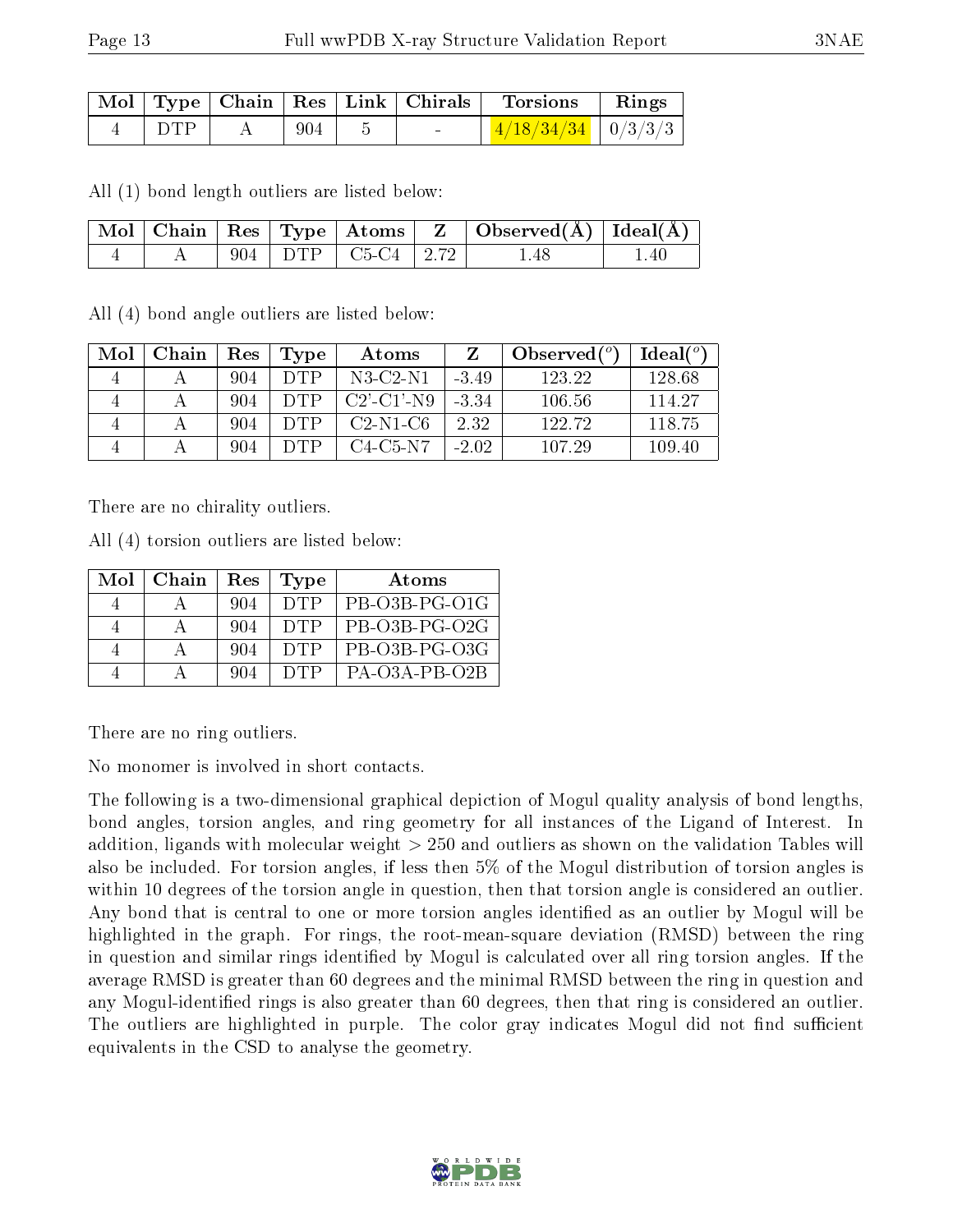

### 5.7 [O](https://www.wwpdb.org/validation/2017/XrayValidationReportHelp#nonstandard_residues_and_ligands)ther polymers (i)

There are no such residues in this entry.

## 5.8 Polymer linkage issues (i)

There are no chain breaks in this entry.

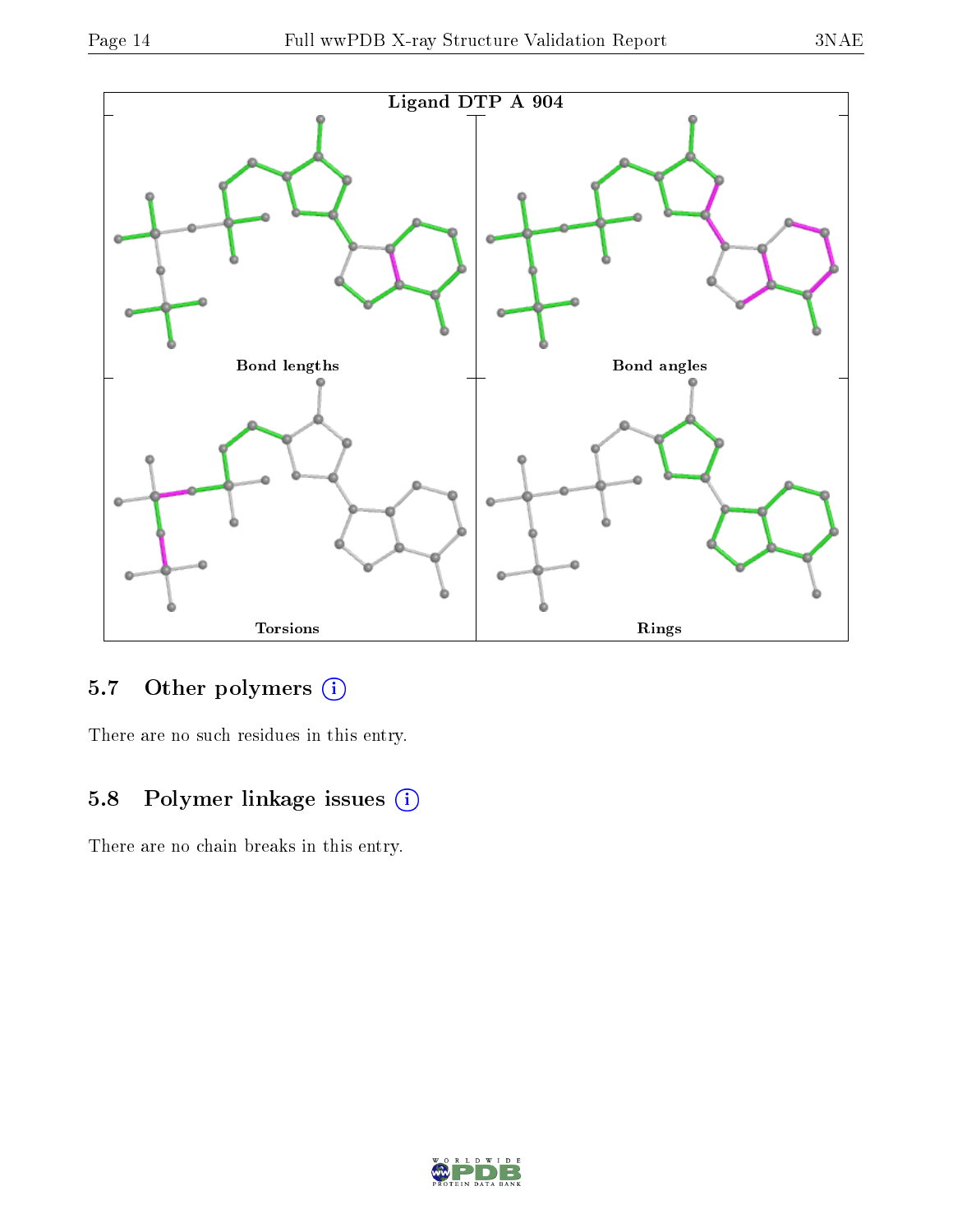# 6 Fit of model and data  $(i)$

### 6.1 Protein, DNA and RNA chains  $(i)$

In the following table, the column labelled  $#RSRZ> 2'$  contains the number (and percentage) of RSRZ outliers, followed by percent RSRZ outliers for the chain as percentile scores relative to all X-ray entries and entries of similar resolution. The OWAB column contains the minimum, median,  $95<sup>th</sup>$  percentile and maximum values of the occupancy-weighted average B-factor per residue. The column labelled ' $Q< 0.9$ ' lists the number of (and percentage) of residues with an average occupancy less than 0.9.

| Mol            | Chain | Analysed         | ${ <\hspace{-1.5pt}{\mathrm{RSRZ}} \hspace{-1.5pt}>}$ | $\rm \#RSRZ{>}2$           | $OWAB(A^2)$    | $Q<$ 0.9 |
|----------------|-------|------------------|-------------------------------------------------------|----------------------------|----------------|----------|
|                |       | $903/903(100\%)$ | $-0.03$                                               | $31(3\%)$<br> 45<br>44     | 12, 24, 43, 99 |          |
| $\overline{2}$ | Т     | $17/18$ (94\%)   | $-0.68$                                               | 100<br>100                 | 15, 26, 43, 44 |          |
|                |       | $12/13$ (92%)    | $-0.04$                                               | $\vert$ 100 $\vert$<br>100 | 19, 33, 57, 64 |          |
| All            | All   | $932/934(99\%)$  | $-0.04$                                               | 31 $(3%)$<br>46<br>45      | 12, 24, 43, 99 |          |

All (31) RSRZ outliers are listed below:

| Mol            | Chain              | Res              | <b>Type</b>             | <b>RSRZ</b>      |
|----------------|--------------------|------------------|-------------------------|------------------|
| $\mathbf{1}$   | A                  | 903              | PHE                     | 11.9             |
| $\overline{1}$ | $\overline{\rm A}$ | 819              | <b>ILE</b>              | 7.4              |
| $\overline{1}$ | $\overline{\rm A}$ | 44               | <b>SER</b>              | 5.3              |
| $\overline{1}$ | $\overline{A}$     | $\overline{902}$ | <b>ASP</b>              | $5.0\,$          |
| $\overline{1}$ | $\overline{A}$     | 857              | <b>LEU</b>              | 4.8              |
| $\overline{1}$ | $\overline{\rm A}$ | 895              | $\overline{ALA}$        | $\overline{4.7}$ |
| $\overline{1}$ | $\overline{\rm A}$ | 43               | GLU                     | 4.5              |
| $\overline{1}$ | $\overline{\rm A}$ | 303[A]           | <b>LEU</b>              | 4.0              |
| $\overline{1}$ | $\overline{\rm A}$ | 256              | <b>MET</b>              | 4.0              |
| $\overline{1}$ | $\overline{\rm A}$ | 46               | <b>ALA</b>              | 4.0              |
| $\overline{1}$ | $\overline{\rm A}$ | 817              | $\overline{\text{GLY}}$ | $\overline{3.9}$ |
| $\mathbf{1}$   | $\overline{\rm A}$ | 901              | PHE                     | 3.5              |
| $\overline{1}$ | $\overline{\rm A}$ | 897              | <b>LEU</b>              | 3.5              |
| $\overline{1}$ | $\overline{\rm A}$ | 45               | $\overline{\rm GLN}$    | 3.4              |
| $\overline{1}$ | $\overline{\rm A}$ | $\overline{2}57$ | <b>TYR</b>              | 2.9              |
| $\overline{1}$ | $\overline{\rm A}$ | 302              | $\overline{\text{LYS}}$ | 2.9              |
| $\overline{1}$ | $\overline{A}$     | 66               | $\rm{ARG}$              | 2.9              |
| $\overline{1}$ | $\overline{A}$     | 820              | <b>ASP</b>              | 2.7              |
| $\overline{1}$ | $\overline{\rm A}$ | 818              | <b>ASN</b>              | 2.7              |
| $\overline{1}$ | $\overline{\rm A}$ | 900              | MET                     | 2.6              |
| $\mathbf{1}$   | $\overline{\rm A}$ | $\mathbf{1}$     | MET                     | 2.5              |
| $\mathbf{1}$   | $\overline{\rm A}$ | 894              | <b>LYS</b>              | $2.5\,$          |
| $\overline{1}$ | $\overline{\rm A}$ | 896              | <b>SER</b>              | 2.4              |

Continued on next page...

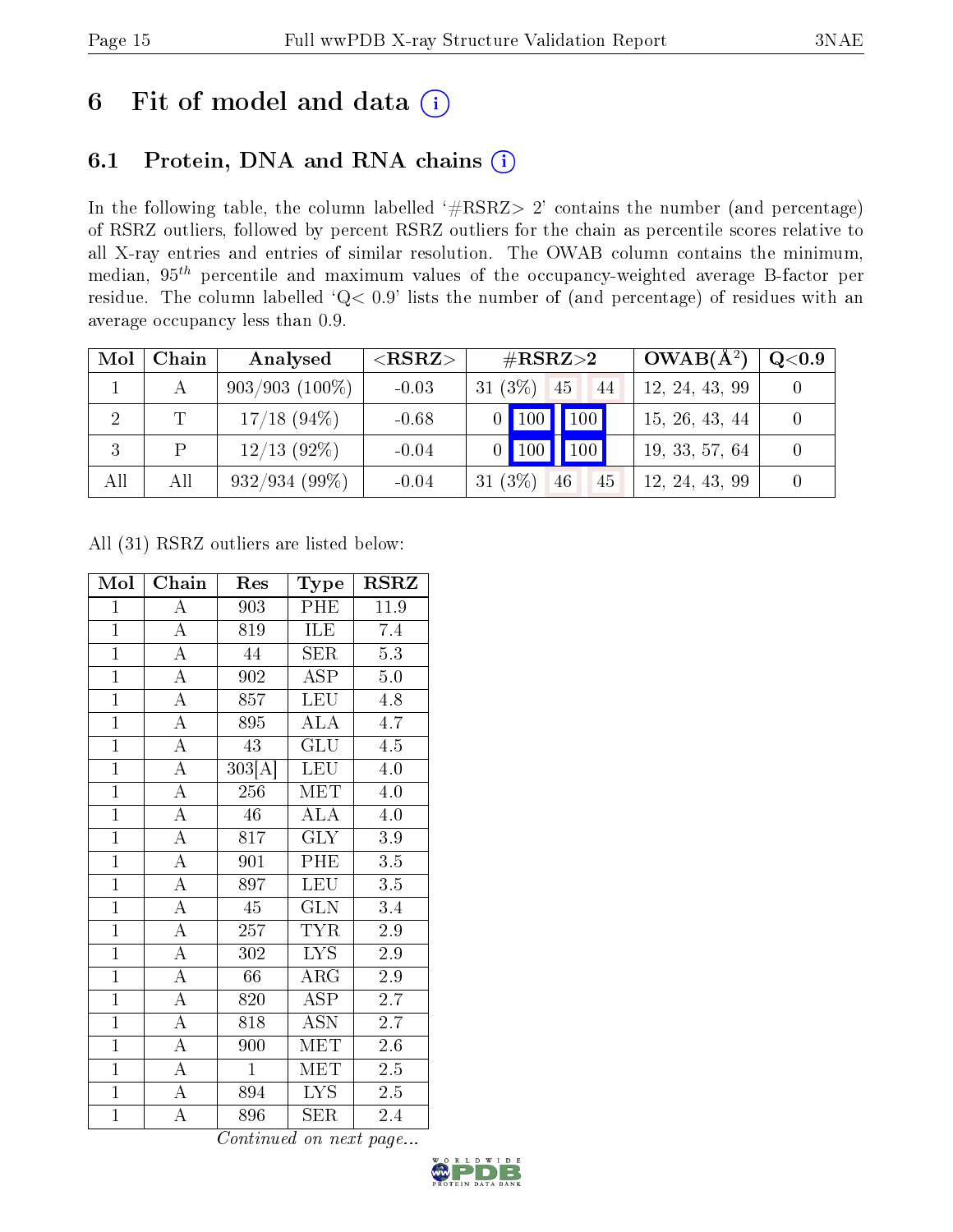| Mol | Chain | Res    | Type       | <b>RSRZ</b> |
|-----|-------|--------|------------|-------------|
|     |       | 295[A] | GLU        | 2.4         |
|     |       | 467    | <b>ARG</b> | 2.4         |
|     |       | 32     | GLU        | 2.3         |
|     |       | 510    | <b>VAL</b> | 2.3         |
|     |       | 816    | <b>LYS</b> | 2.2         |
|     |       | 505[A] | <b>ASN</b> | 2.2         |
|     |       | 252[A  | VAL        | 2.2         |
|     |       | 815    | ILE        | 2.0         |

Continued from previous page...

### 6.2 Non-standard residues in protein, DNA, RNA chains (i)

In the following table, the Atoms column lists the number of modelled atoms in the group and the number defined in the chemical component dictionary. The B-factors column lists the minimum, median,  $95<sup>th</sup>$  percentile and maximum values of B factors of atoms in the group. The column labelled  $Q< 0.9$ ' lists the number of atoms with occupancy less than 0.9.

| Mol |     |     |       |      |      | Type   Chain   Res   Atoms   RSCC   RSR   B-factors $(\AA^2)$   Q<0.9 |  |
|-----|-----|-----|-------|------|------|-----------------------------------------------------------------------|--|
|     | DOC | 115 | 18/19 | 0.97 |      | 15, 20, 28, 28                                                        |  |
|     | G35 |     | 22/23 | 0.98 | 0.09 | 12.17.21.23                                                           |  |

#### 6.3 Carbohydrates (i)

There are no carbohydrates in this entry.

#### 6.4 Ligands  $(i)$

In the following table, the Atoms column lists the number of modelled atoms in the group and the number defined in the chemical component dictionary. The B-factors column lists the minimum, median,  $95<sup>th</sup>$  percentile and maximum values of B factors of atoms in the group. The column labelled  $\mathcal{Q} < 0.9$  lists the number of atoms with occupancy less than 0.9.

| Mol           | Type                   | Chain | Res | Atoms | <b>RSCC</b> | <b>RSR</b> | <b>B</b> -factors( $\overline{A^2}$ ) | Q <sub>0.9</sub> |
|---------------|------------------------|-------|-----|-------|-------------|------------|---------------------------------------|------------------|
| $\mathcal{D}$ | ΞА                     |       | 908 |       | 0.88        | 0.07       | 59, 59, 59, 59                        |                  |
|               | $\mathbb{C}\mathrm{A}$ |       | 907 |       | 0.96        | 0.05       | 44, 44, 44, 44                        |                  |
|               | <b>DTP</b>             |       | 904 | 30/30 | 0.98        | 0.11       | 12, 15, 21, 23                        |                  |
|               | $\Delta A$             |       | 905 |       | 0.99        | 0.03       | 30, 30, 30, 30                        |                  |
|               |                        |       | 906 |       | 0.99        | 0.08       | 20, 20, 20, 20                        |                  |

The following is a graphical depiction of the model fit to experimental electron density of all instances of the Ligand of Interest. In addition, ligands with molecular weight > 250 and outliers as shown on the geometry validation Tables will also be included. Each fit is shown from different